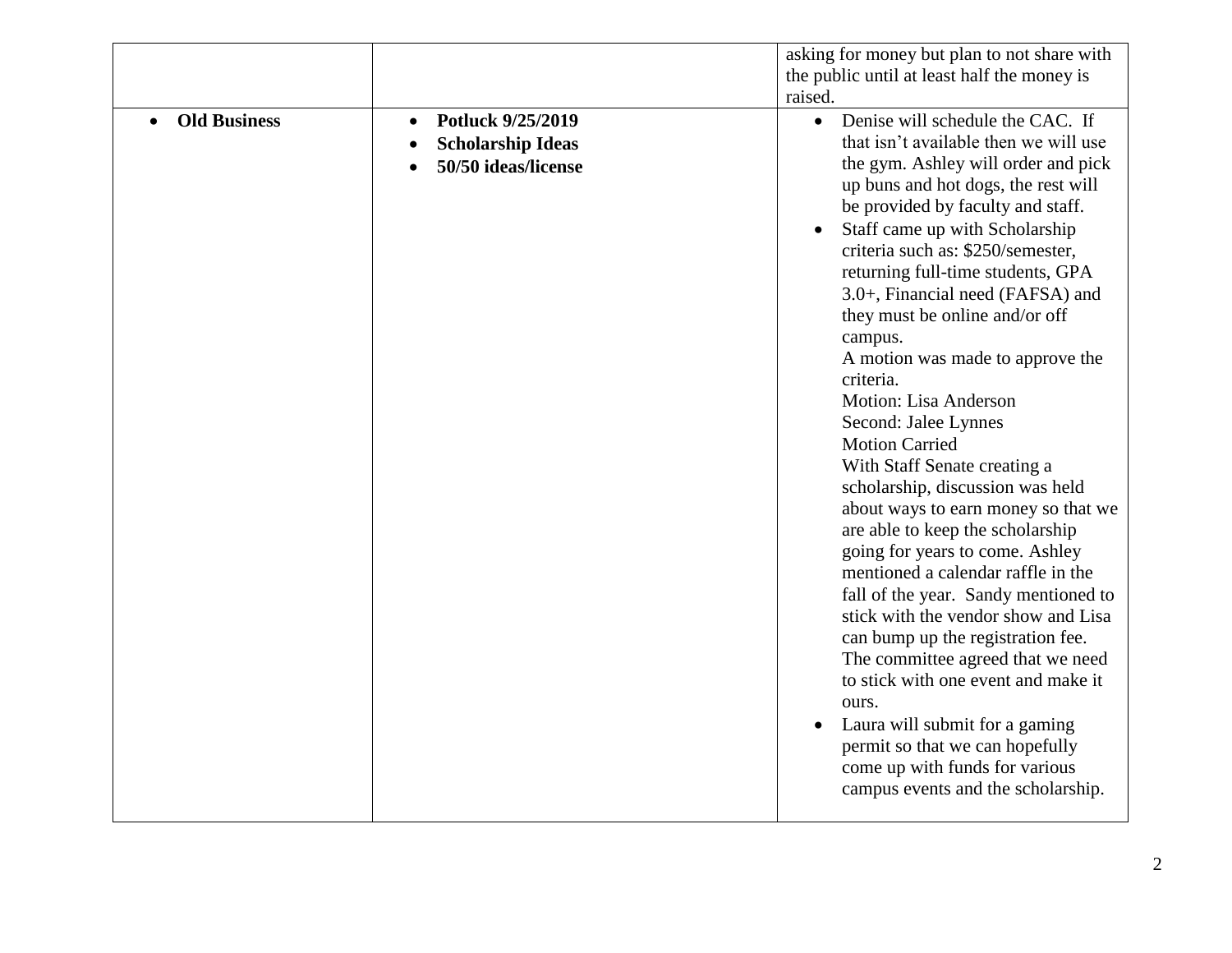| <b>New Business</b><br>Other | <b>Drug Policy (Final Draft)</b><br><b>Corn hole Tournament Event-Thoughts</b><br><b>Homecoming ideas</b><br>Christmas party ideas/committee<br><b>Connection Events</b> | Policy committee wants a vote at our<br>October meeting. Final approval for<br>this policy is set for November 1 <sup>st</sup> .<br>Considering not doing \$5 lunches<br>because of the time and not a lot of<br>profit. Corn Hole tournament is<br>being considered by other<br>committees including logrollers;<br>Leslie said to go with it and make it<br>ours. Corn Hole would be a good<br>event for fall semester, in-service or<br>homecoming. Look into cost to<br>purchase our own Corn Hole boards.<br>A subcommittee will be organized to<br>get it rolling for Homecoming. It can<br>also be a part of our Retention<br>Connection event.<br>Motion: Lisa Anderson<br>Second: Jalee Lynnes<br><b>Motion Carried</b><br>Corn Hole Tournament, Décor a<br>Door, Halloween costume and<br>pumpkin contest (Monday-<br>Thursday, judging on Thursday).<br>Will get time approved for Dec. 20<br>2-4pm from Dr. Migler and then<br>Sub-Committee with start planning.<br>Secret Santa will be from the week<br>after Thanksgiving up to Christmas<br>break (3 weeks).<br>Motion: Heidi Hauf<br>Second: Mike O'Toole<br><b>Motion Carried</b><br><b>Veterans Ceremony</b> |
|------------------------------|--------------------------------------------------------------------------------------------------------------------------------------------------------------------------|----------------------------------------------------------------------------------------------------------------------------------------------------------------------------------------------------------------------------------------------------------------------------------------------------------------------------------------------------------------------------------------------------------------------------------------------------------------------------------------------------------------------------------------------------------------------------------------------------------------------------------------------------------------------------------------------------------------------------------------------------------------------------------------------------------------------------------------------------------------------------------------------------------------------------------------------------------------------------------------------------------------------------------------------------------------------------------------------------------------------------------------------------------------------------------|
|------------------------------|--------------------------------------------------------------------------------------------------------------------------------------------------------------------------|----------------------------------------------------------------------------------------------------------------------------------------------------------------------------------------------------------------------------------------------------------------------------------------------------------------------------------------------------------------------------------------------------------------------------------------------------------------------------------------------------------------------------------------------------------------------------------------------------------------------------------------------------------------------------------------------------------------------------------------------------------------------------------------------------------------------------------------------------------------------------------------------------------------------------------------------------------------------------------------------------------------------------------------------------------------------------------------------------------------------------------------------------------------------------------|